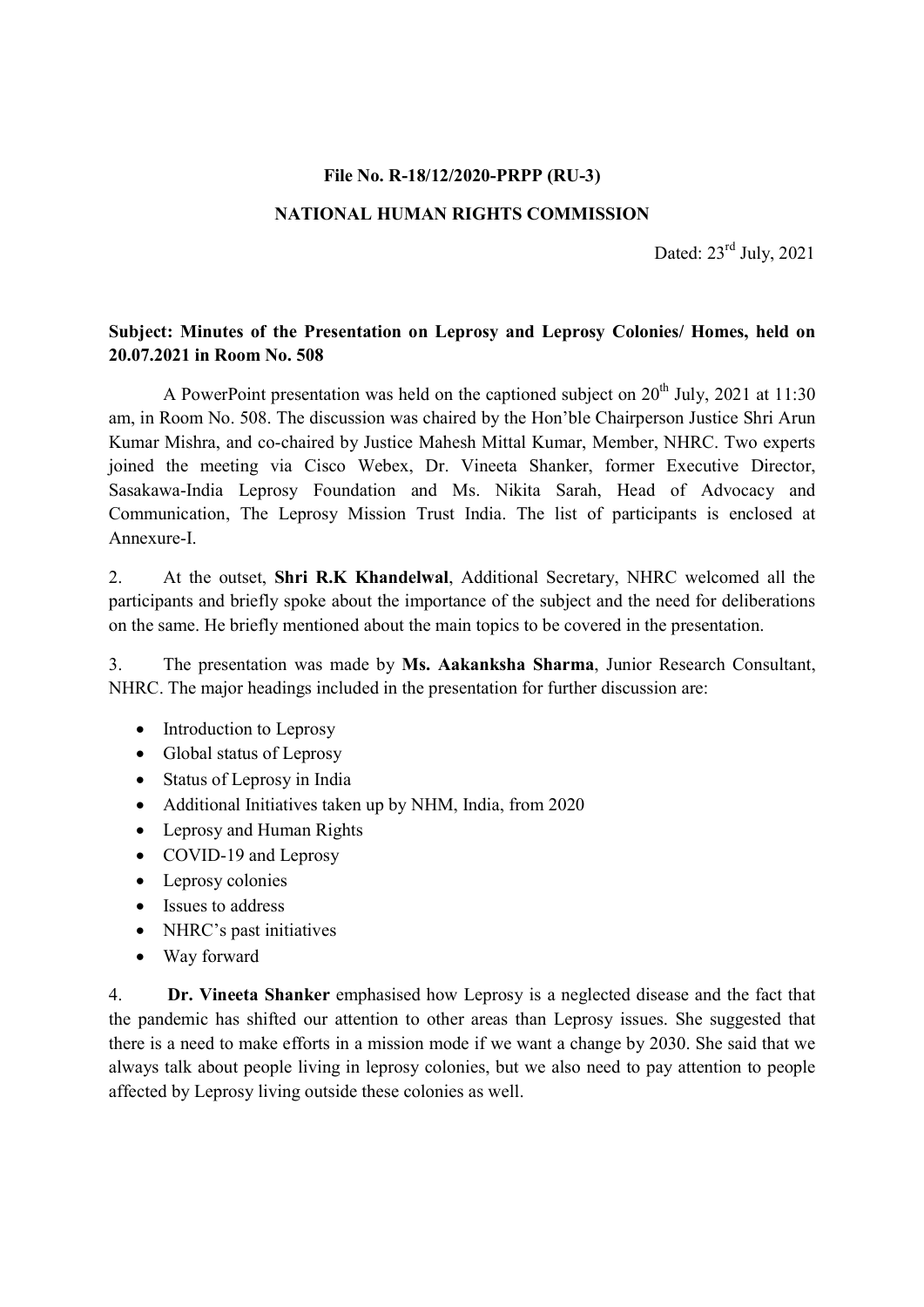According to her, in the fight for human rights, both medical intervention and intervention for socio-economic empowerment and integration in society is crucial. The contours of the implementation are there (various schemes and policies of the Government), but the issue lies with the lack of access and improper implementation. She mentioned that while people living in leprosy colonies were getting food supply during the pandemic, what was more critical was lack of financial and medical assistance.

 She also shared that some leprosy colonies are very well organised with good leadership examples, which definitely gives a ray of hope. As a response to HCP's question regarding the good qualities of those leprosy colonies, she said that it is threefold; one, good leadership; two, State level intervention, which involve the eagerness of local level authorities to help these people so that they can facilitate the interaction and integration of the colonies with the existing schemes like Ayushman Bharat, etc. and three, the work of CSOs and NGOs.

5. Hon'ble Chair person, Justice Shri Arun Kumar Mishra raised an important concern that when there is medical advancements and the disease is treatable, then why do these people still live in colonies and not integrated in the society itself. He emphasised that the States need to conduct a study to know how many leprosy cases are being reported every year to know the prevalence of the disease and get the data of number of the colonies of leprosy affected persons and the number of people living there in. He stated the fact that the ground reality of the conditions of leprosy colonies and the livelihood conditions, including socio-economic ones, are significantly neglected. In the end, he asked the experts for the relevant statistical data to be shared via email so that further necessary actions could be taken.

6. Justice Mahesh Mittal Kumar, Member, NHRC asked the experts that how many people affected by leprosy have gone back to the mainstream after getting treated. It was discussed that these people are not going into the mainstream. As the severe cases are declining, the need to hide the disability is also lesser in the new cases detected. And if they do have severe deformity, they don't go out of the house but at night, due to the stigma attached, which is another big challenge in context of leprosy.

7. Ms. Nikita Sarah shared that it is estimated that there are 2 Lakh people living in Leprosy colonies and 76 rehabilitation centres for people affected by Leprosy. She also corrected that the word Leper/ Leper home is no longer used as it is very derogatory. She shared that every year 1.15 lakh new cases of leprosy, however, very minuscule are from the leprosy colonies. The moment a person gets diagnosed with leprosy, severe stress is seen in them, that also leads to increased prevalence of clinical depression amongst people affected from leprosy. Since there are numerous myths about leprosy, awareness programmes are very much needed, according to her. There is a need to repeal the still existing (99 in number) discriminatory laws in India.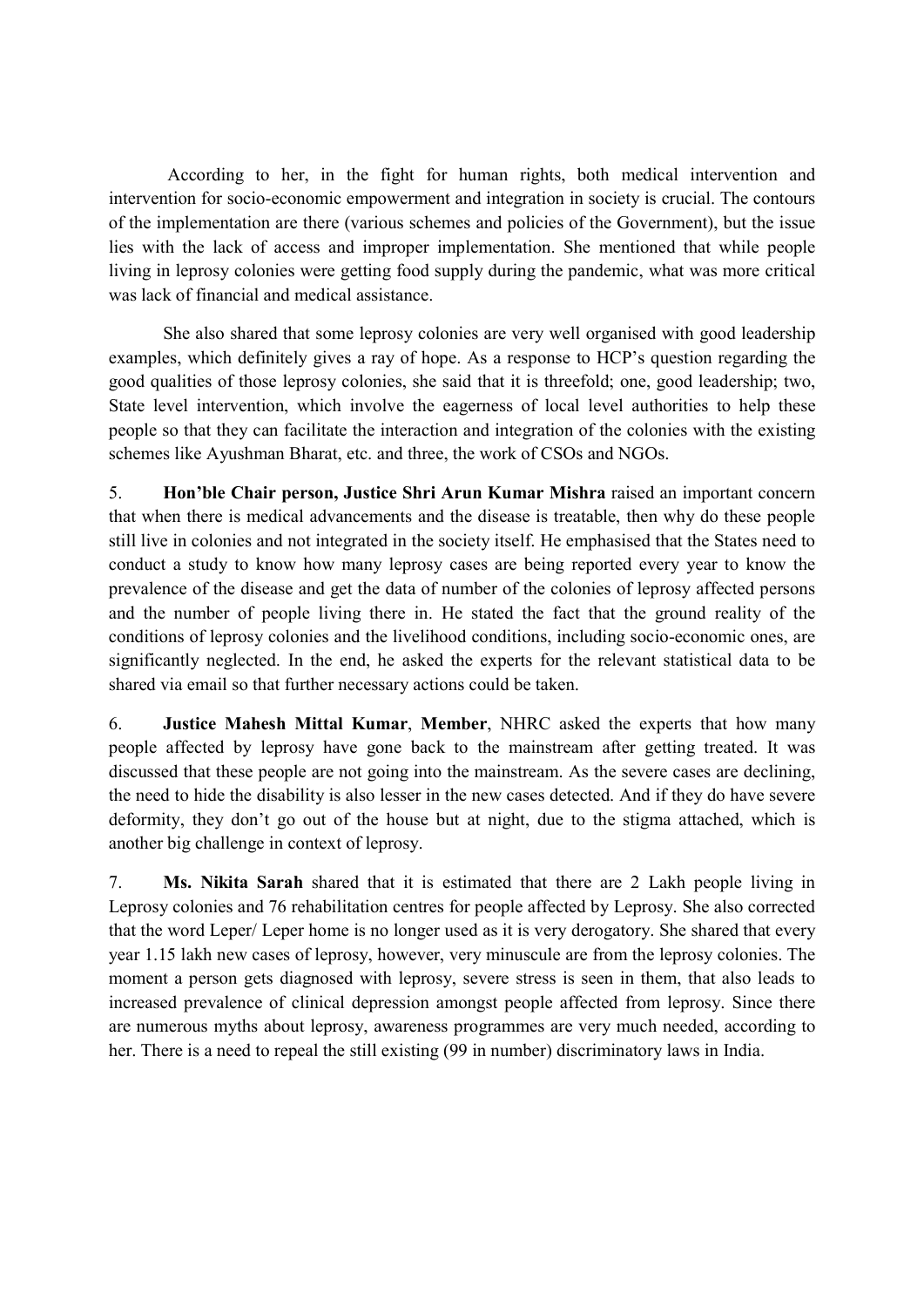## 8. Important recommendations emerged out of the meeting are:

- There is a need to redraw the focus of the States on the importance of addressing Leprosy issues.
- Concerted efforts need to be made to sensitize and create necessary awareness among different stakeholders that leprosy is not a very contagious disease and that the people affected with it can be cured and can be integrated to the main-stream & co-habited with their families.
- There is a need for Psychological Counseling/ Mental health support for people affected by Leprosy, especially children.
- Drastic and concrete measures are required to be taken to ensure that the schemes and the funds meant for the welfare of leprosy affected persons and their colonies are implemented with all earnest and earmarked funds are utilized properly.
- There is a need to repeal the discriminatory laws against leprosy.
- There is a need to set up a committee of medical experts to review and appropriately revise the disability guidelines.
- Special attention must be given to most vulnerable population women, children, elderly and residents of these colonies.
- Civil Society and NGOs also need to work more sincerely to ameliorate the cause of leprosy affected persons and to integrate their colonies with the mainstream of society.
- States need to conduct a study to know how many leprosy cases are being reported every year to understand whether the disease is declining or increasing in the country and to know the number of the colonies of leprosy affected persons and the number of people living there in.
- States need to appoint a nodal welfare officer to act as a bridge between the State machinery and the colonies of the leprosy affected persons to help them get benefits of the Government schemes.
- There is a need to focus on the education and counseling of the children of leprosy affected people to overcome the stigma and help them integrate with the mainstream of the society.
- It must be ensured that sanitation, water, electricity and other basic amenities including healthcare, financial assistance is provided to the leprosy affected people living in separate colonies.
- Skill development programmes must be initiated to train them and provide them with opportunities for their socio-economic empowerment to earn sustainable livelihoods with dignity
- States need to set-up a system of monitoring of funds given to NGOs working for the welfare of leprosy affected persons to ensure proper utilisation of funds.
- A welfare officer should be attached to the group of these people to know their livelihood and work on the awareness to eradicate stigma.